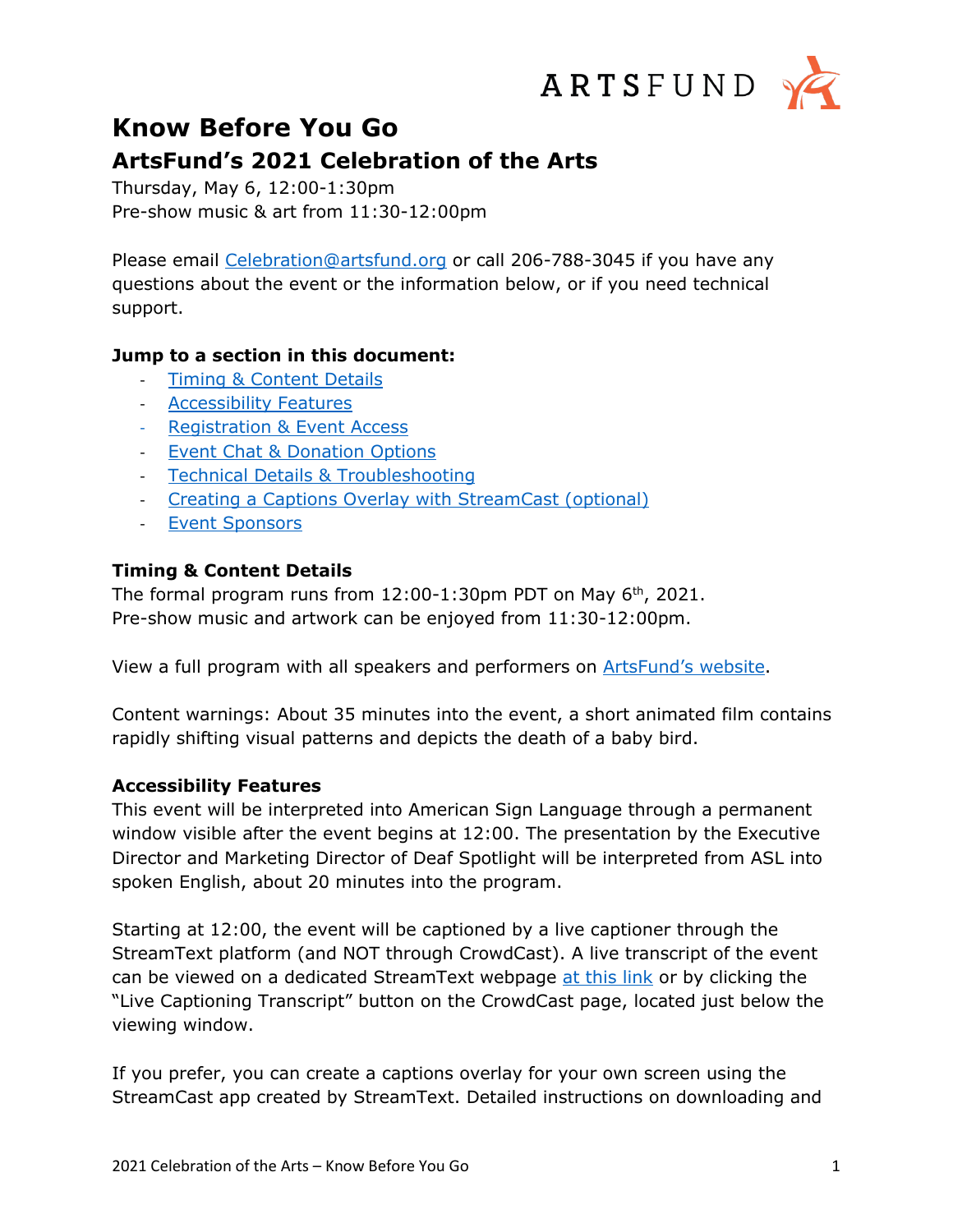

using the StreamCast app are included at the end of this document. Please note that closed captions are NOT available through the CrowdCast platform.

As a way of maximizing accessibility for everyone, we've asked all our speakers to provide visual descriptions of themselves and their surroundings. Audio description will also be added to the recording of the event, which will be posted to ArtsFund's website in the following days.

Please email [Celebration@artsfund.org](mailto:Celebration@artsfund.org) or call 206-788-3045 with any questions about the available accessibility features.

### <span id="page-1-0"></span>**Registration & Event Access**

The event will be streamed on the CrowdCast platform. If you haven't already, you must [register](https://www.crowdcast.io/e/pluretn8) by completing a brief questionnaire, which can be done in advance or immediately before you join the event. (If you visit the event page and see a countdown clock, then you are fully registered.)

You can access the event on the dedicated [CrowdCast page.](https://www.crowdcast.io/e/pluretn8) This link will be resent to all registrants 10 minutes before the event begins.

A recording of the event will be uploaded to CrowdCast and ArtsFund's website in the following days. This can be accessed through the same links and methods used to access the live event.

Please contact [Celebration@artsfund.org](mailto:Celebration@artsfund.org) if you need assistance accessing the event.

#### <span id="page-1-1"></span>**Event Chat & Donation Options**

We encourage participants to share messages with the entire audience through the live chat on the CrowdCast platform.

Participants can donate to ArtsFund by clicking the white "Donate" text at the bottom of the CrowdCast window, or by visiting the [donation page](https://www.artsfund.org/luncheon-donation/) on ArtsFund's website.

Note: The event chat and donate button may not be visible while your video is in full-screen mode.

#### <span id="page-1-2"></span>**Technical Details & Troubleshooting**

CrowdCast works best with the Chrome, Edge, Opera, and Brave browsers. (More information in [this article.](https://docs.crowdcast.io/en/articles/784-what-are-the-compatible-browsers)) If you have technical issues loading the CrowdCast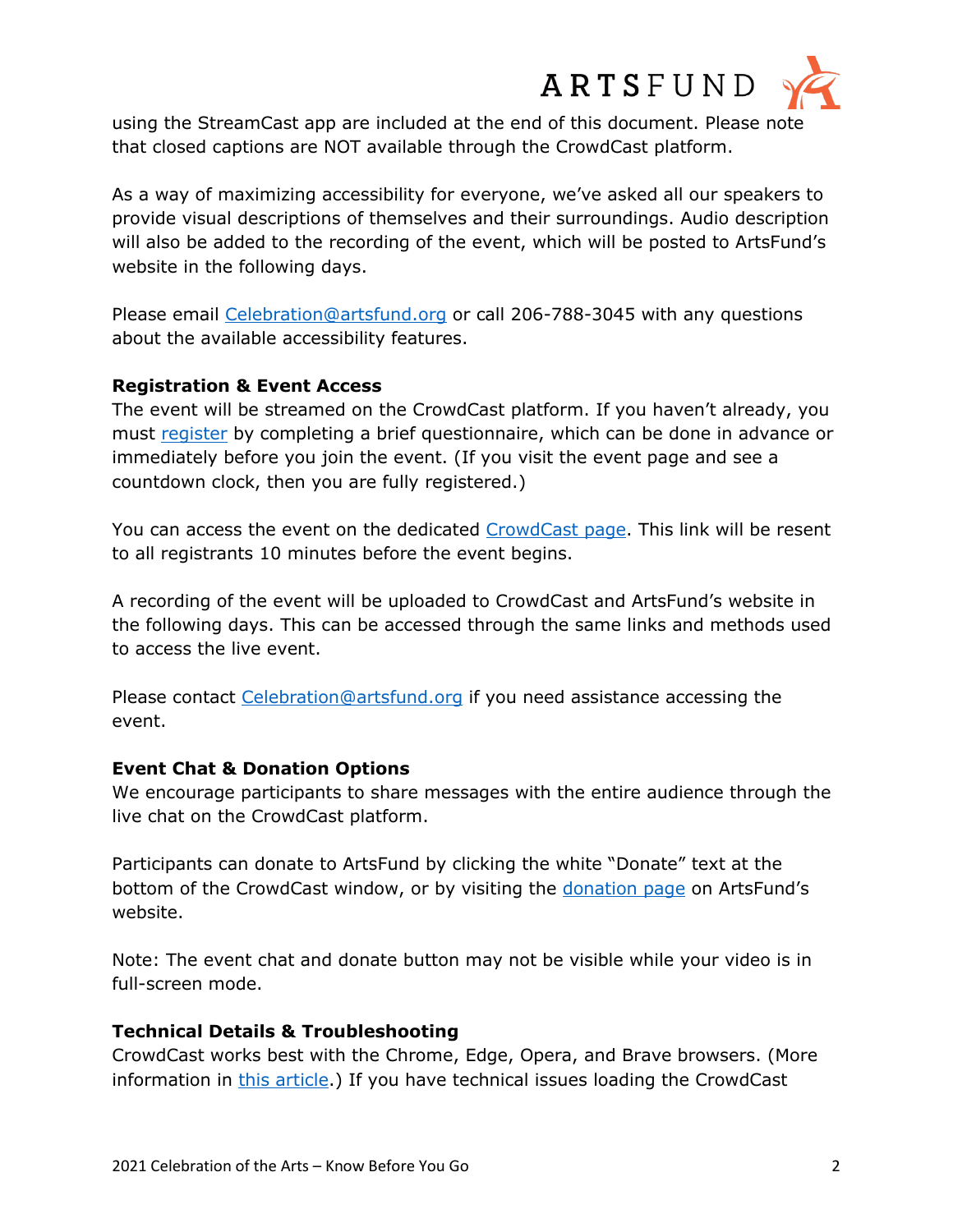

event, please update your browser or try switching to a different computer, tablet, or smartphone.

The event can also be viewed live on [ArtsFund's Facebook page.](https://www.facebook.com/search/top?q=ArtsFund) However, the Facebook stream will lack the chat and donation features available through CrowdCast.

CrowdCast will never use your camera or microphone during this event.

If you have questions or need technical support, contact ArtsFund at [Celebration@artsfund.org](mailto:Celebration@artsfund.org) or call 206-788-3045.

# <span id="page-2-0"></span>**Creating a Captions Overlay with StreamCast (optional)**

These instructions will help you download and use the StreamCast app produced by StreamText. This process is the only way to create a captions overlay on top of your CrowdCast video window.

- 1. Visit [this link](https://streamtext.zendesk.com/hc/en-us/articles/209995746-StreamCast-instructions-and-overview#Installation) to download the StreamCast app. Scroll down to "Installation instructions" and download the version appropriate for your operating system (MacOS or Windows). Both Windows versions are functional; the only difference is how the caption settings are changed.
- 2. Open the downloaded file and install the program.
- 3. Once installed, when you open the StreamCast program, it will begin playing captions from their demo. You will need to change the settings so the program pulls captions from our event. Opening the settings panel will be different depending on your version and operating system:
	- a. If using a MacOS: Press Command-S.
	- b. If using Windows: Press CTRL-S, or click the gear icon in the top-left corner of the captions overlay.
- 4. When the settings window is open, under the "Event Name" field, type: **ArtsFundCelebration2021** You may not see captions in the overlay until the formal program begins at 12:00.
- 5. Using these settings you can also change the color, size, and font of the text and background. You can resize the captions overlay by clicking the edges or corners of the overlay, at which time your cursor should change.
- 6. Depending on the version you downloaded, you can move the captions overlay by clicking and dragging the overlay into position, or by clicking the gear icon then clicking and holding "Move."
- 7. To close the program, CTRL-click (MacOS) or right-click (Windows) on the StreamCast icon at the bottom of your screen and select "Quit" or "Close Window".